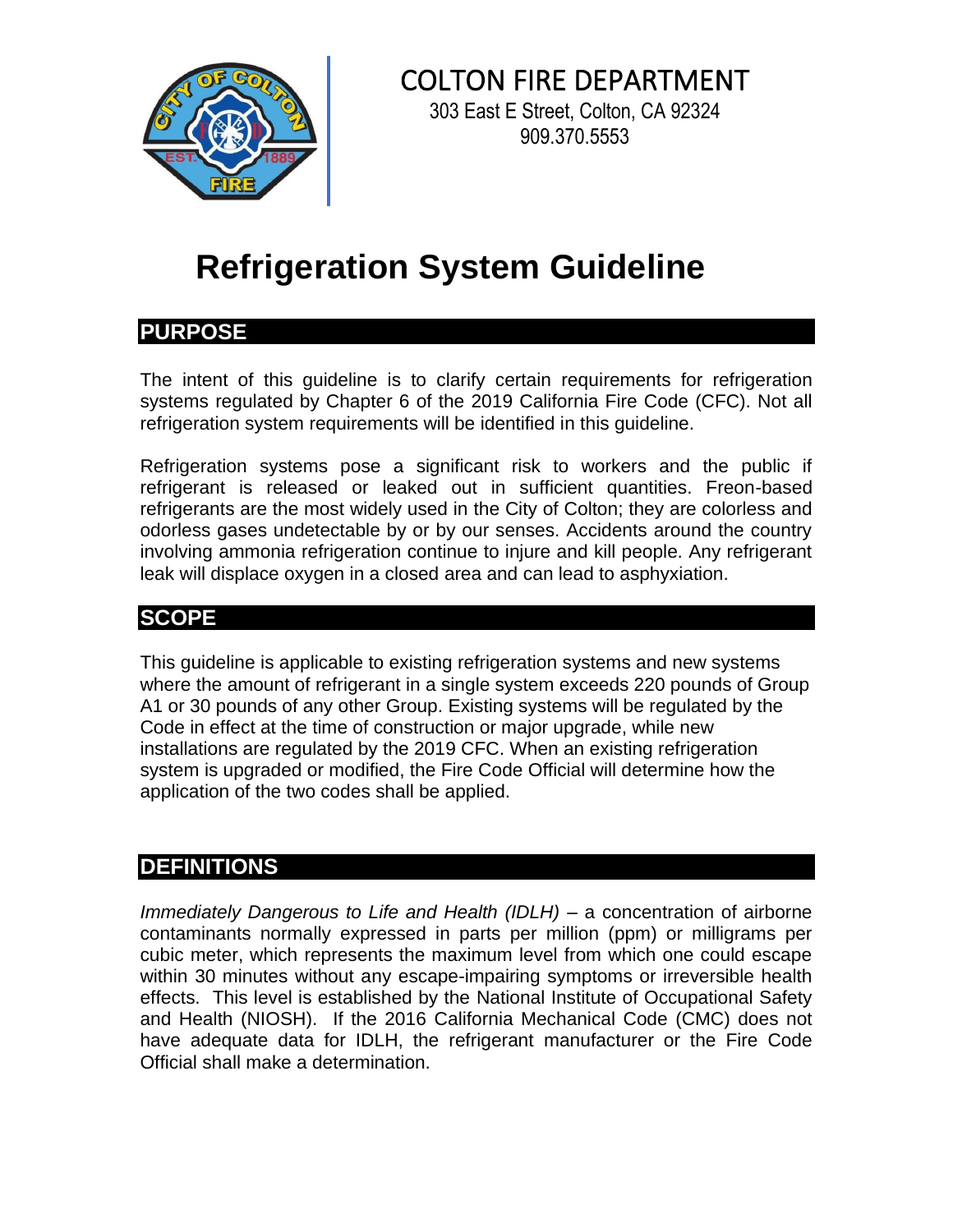*Lower Flammability Limit (LFL) –* the minimum concentration of vapor in air at which propagation of flame will occur in the presence of an ignition source. LFL is sometimes referred to as LEL (Lower Explosive Limit).

*Permissible Exposure Limit (PEL)* – the maximum permitted eight-hour timeweighted average concentration of an airborne contaminant.

## **CLASSIFICATION**

Refrigerants are classified into groups according to toxicity and flammability, e*xample: ammonia is a Class B-2 while R-404A and R-507A are Class A-1*.

Toxicity Classification based on the 2019 CMC shows Class A as refrigerants with a low degree of toxicity and Class B as refrigerants with higher toxicity.

Flammability Classification based on the 2019 CMC shows Class 1 indicates low flammability, Class 2 indicates moderate flammability, and Class 3 indicates high flammability.

## **SUBMITTAL REQUIREMENTS**

#### **1.** *Permits and Plans*

A permit is required to install or operate a mechanical refrigeration system. A system shall be subject to review by both the building department and Colton Fire Department (CFD). Installation, upgrade, retrofit, and modification plans of refrigeration systems shall be submitted for review to the CFD prior to installation. The plans shall include the scope of work, design details, specifications of the system, and demonstrate full compliance with applicable codes and industry standards/guidelines (such as IIAR, RETA, and ASHRAE). Plans need to specify if CFC or CMC designs are proposed, any combined used of these codes and/or standards are subject to approval by CFD.

- A. Access Refrigeration systems shall be accessible to the fire department at all times as required by the fire code official. CFD recommends an approved Knox key box.
- B. Emergency Fire Control Box Are no longer required by the CFC or the CMC. Existing refrigeration systems are expected to maintain and test their emergency fire control box. Removing or altering the emergency control box shall be approved by CFD. The control box for existing ammonia refrigeration systems shall be in accordance with the Code in effect at the time of construction or major upgrade, and contain a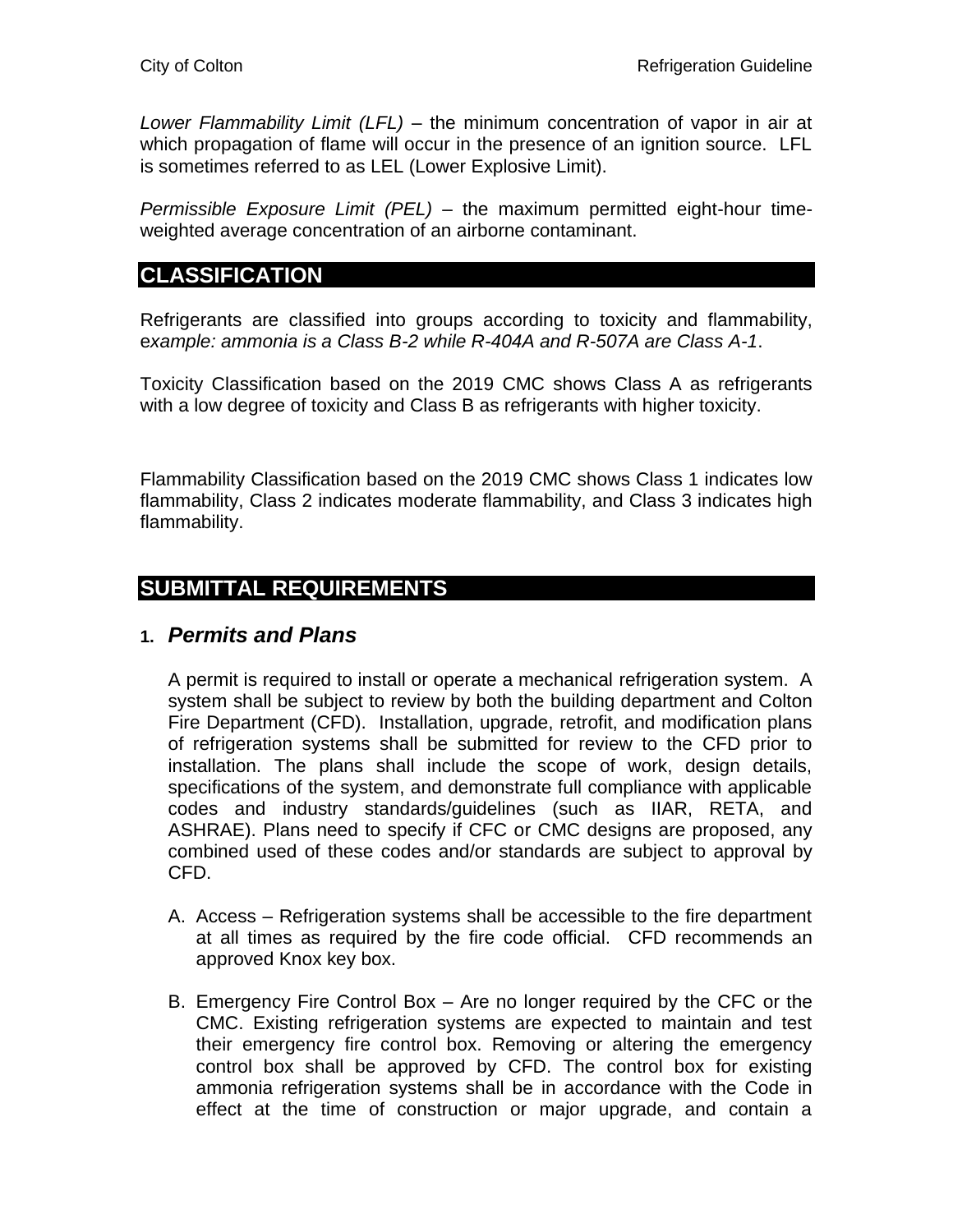compressor shut down switch, clear emergency instructions, and the refrigeration engineer's emergency 24 hr. telephone contacts.

- C. Toxic or highly toxic refrigerants. Systems containing refrigerants which are toxic or highly toxic shall discharge vapor to atmosphere only through an approved treatment or flare system (2019 CFC 605.12.1). Some refrigerants, such as ammonia, are subject to additional state and/or federal programs when the total facility-wide quantity exceeds 500 pounds for CalARP or 10,000 pounds for Federal RMP.
- D. Ammonia refrigerant. Systems containing ammonia refrigerant shall discharge vapor to the atmosphere only through approved treatment, flaring, or diffusion systems (2019 CFC 606.12.4). If another method of safe emergency discharge is currently in use such as a sanitary drain system, the business owner shall be required to show CFD that this connection and use of the drain is acceptable by the local sanitation authority.
- E. Refrigeration Machinery Rooms When required by 2019 CMC machinery rooms (sometimes referred to as compressor or engine rooms) shall conform to specific sections. Roof mounted systems and/or equipment not sufficiently enclosed to contain refrigerant vapors need not comply with this section.
- F. The following is a summary of significant machinery room safety features:
	- Vapor leak detectors to have blue visual strobes in/out of primary exits
	- Vapor leak detectors to have local audible horns in/out of primary exits
	- Normal ventilation
	- Emergency purge ventilation
	- Automatic shutdown device
	- Emergency shutdown device
	- Exit door 36" width, swing outward, panic hardware, illuminated sign
	- Automatic fire sprinklers and/or fire rated construction (see CBC Sec 508.2)
- G. The following is a partial summary of refrigerated space/cold area safety features:
	- Vapor leak detectors to have blue visual strobes in/out of primary exits
	- Vapor leak detectors to have local audible horns in/out of primary exits
	- Vapor tight design, no ventilation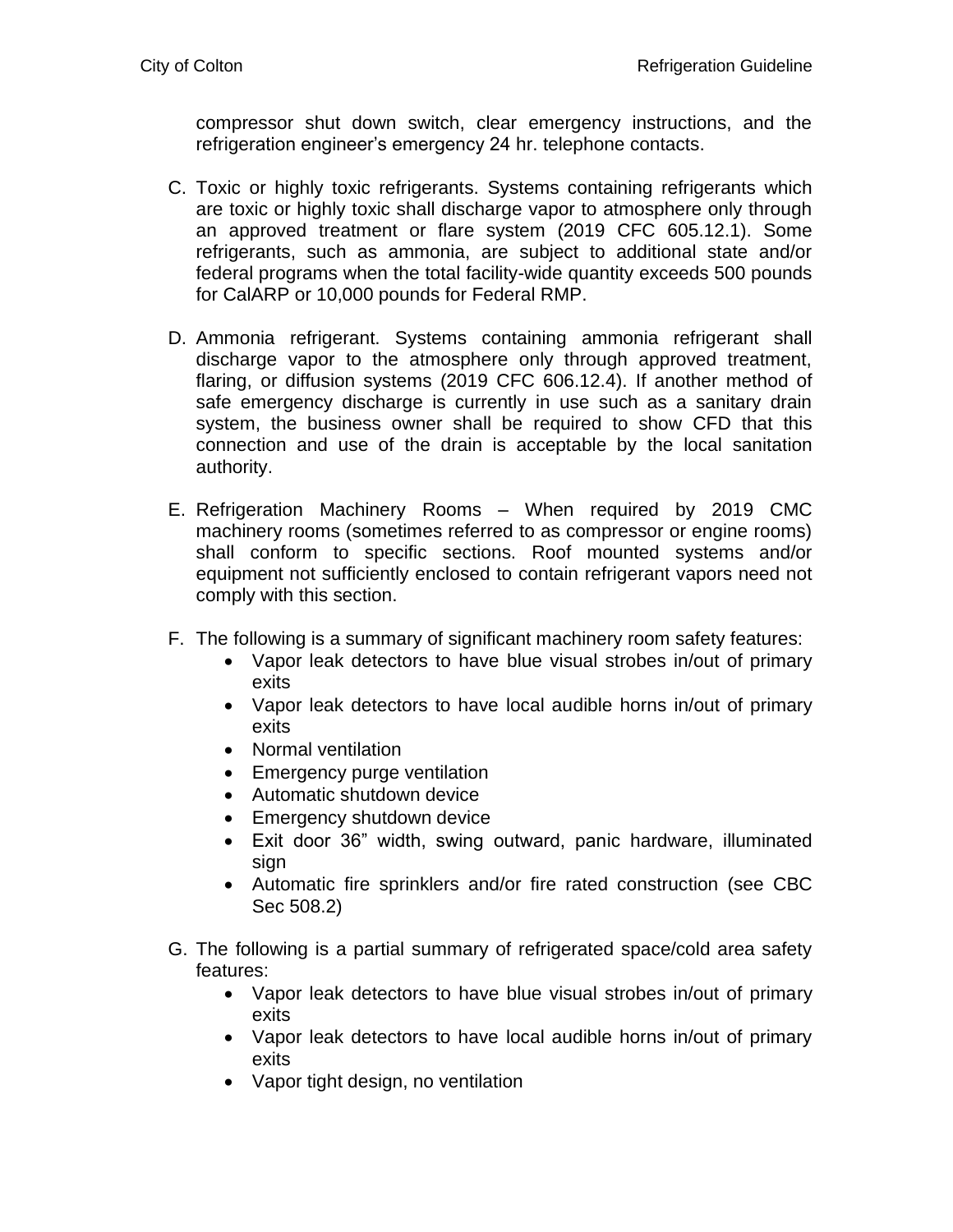- H. The following is a partial summary of refrigeration system safety features:
	- Compressor isolation stop valves
	- Liquid receiver vessel isolation stop valves
	- Liquid condensers isolation stop valves
	- Spring return ("dead man") valves at oil drain points
	- Flow direction and identification signs on piping
	- Emergency pressure control system (systems built after 2007)
	- Automatic crossover valves (systems built after 2007)
- I. Detection and Alarm Systems: Alarm signaling devices shall sound at 15 dB above ambient noise. Alarms shall be activated in the space when the refrigerant vapor PEL is exceeded. Detection and alarm systems shall be powered and supervised as required for fire alarm systems in 2016 NFPA 72.
- J. Testing of Equipment –Installation acceptance tests must be witnessed and approved by an CFD inspector.
- K. Inspection: At the time of the final fire inspection, the owner/operator shall demonstrate that the leak detection, notification, automatic shutdown, and Call-Out features are functioning as per the plan design.

#### **2.** *Notification of Discharges*

The CFD shall be notified immediately upon discharge of refrigerant, whether automatic or manual. Refrigerant shall not be discharged except in an emergency. Releases or threatened releases must also be reported to Cal OES at (800) 852-7550. 2019 CFC 605.14

#### **3. Leak Detection and Alarms**

This section's purpose is to provide additional direction in meeting the refrigerant alarm and detection requirements of the 2019 California Fire Code and the 2019 California Mechanical Code.

- Most Machinery Rooms require refrigerant alarm and detection systems.
- Some walk-in freezers and coolers require refrigerant alarm and detection systems if refrigerant quantities exceed 2019 CMC Table 11A amounts as indicated on the CFD Refrigerant Disclosure Form.
- Refrigerant alarm and detection systems shall provide supervisory trouble and supervisory detection signals to an off-premises central monitoring station. It is preferred that refrigerant alarm and detection systems be connected to a Security panel or local fire alarm /sprinkler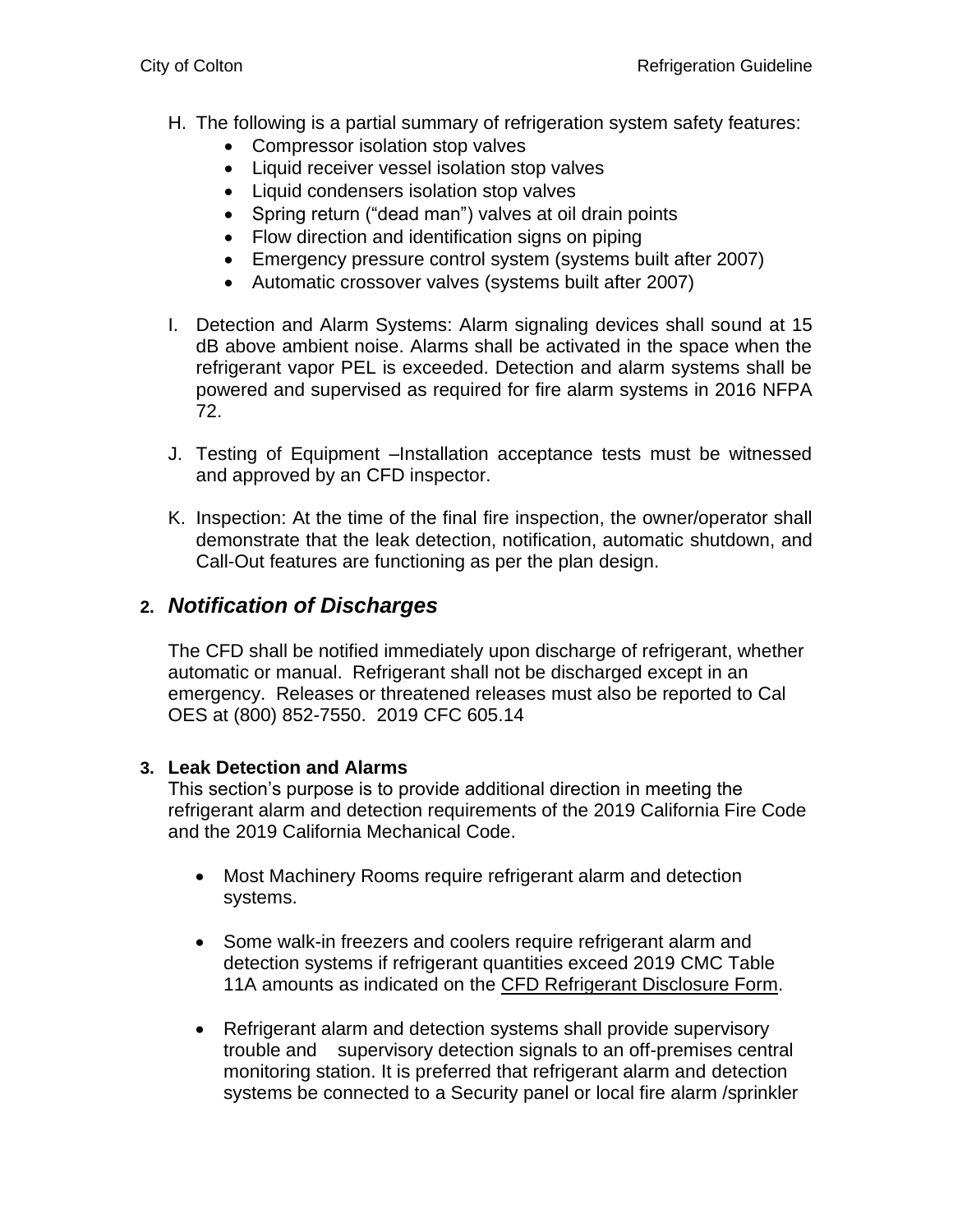monitoring system, **or directly to a refrigeration engineer under contract to respond in 30 minutes**.

- Refrigerant alarm and detection signals shall not activate fire alarm/sprinkler monitoring alarm devices. Only the blue-colored horn/strobes of the refrigerant alarm and detection system shall be activated by a refrigerant detection.
- CFD may require refrigeration trouble and/or detection signals as alarm signals (and dispatch first responders) if unusually hazardous conditions may result from a significant refrigerant leak.

*NOTE: Please complete the attached refrigerant disclosure form and include it as part of the plan submittal package. The factors are different for each refrigerant type, for example the factor for R-22 is 5.5 lb/1000cuft while the factor for R-404A is 17 lb/1000cuft.*